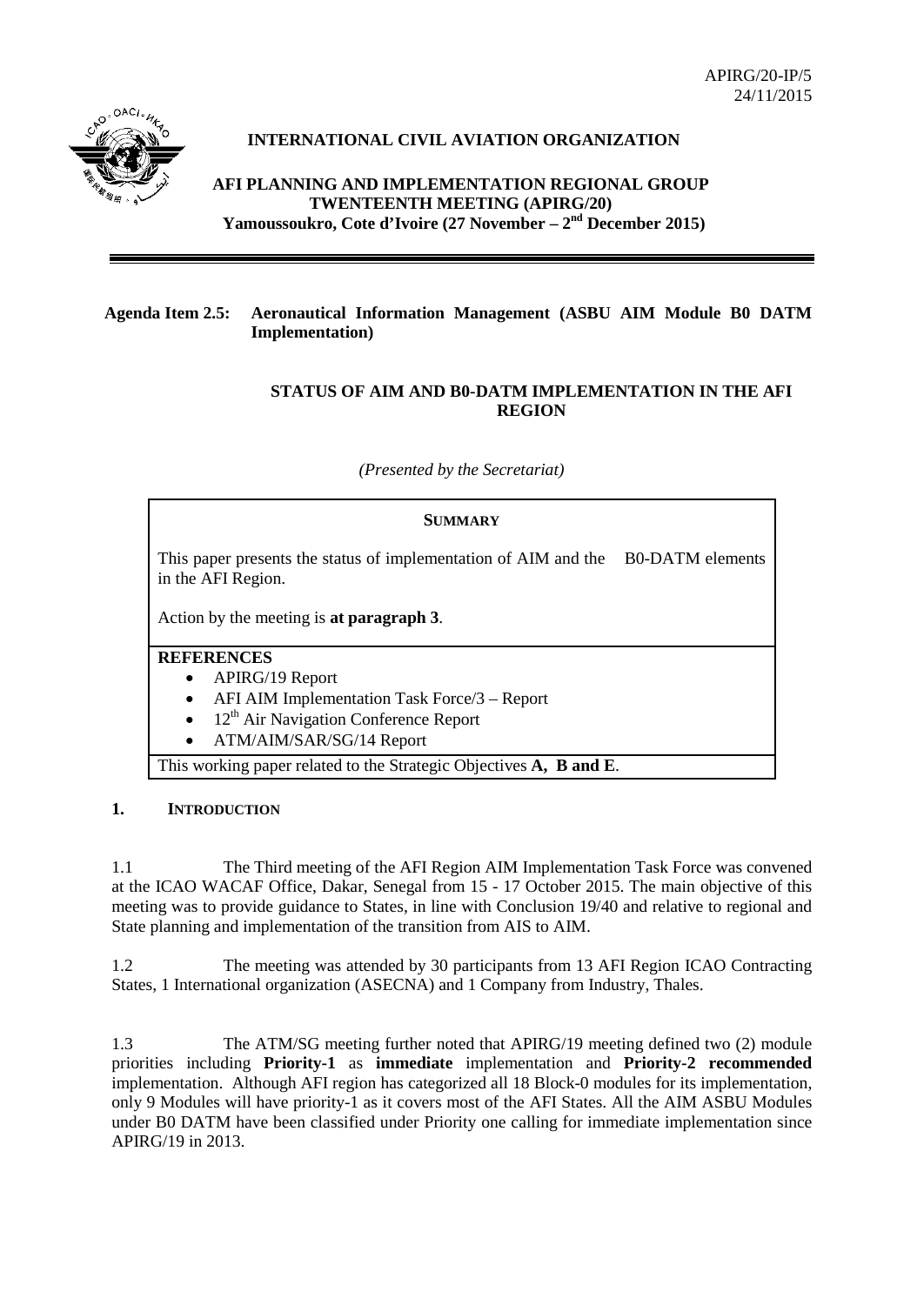# **2. GENERAL**

# *B0-DATM Implementation*

2.1 B0-DATM (Service Improvement through Digital Aeronautical Information Management) as a priority 1 Module, is the initial introduction of digital processing and management of information, through AIS/AIM implementation, use of aeronautical information exchange model (AIXM), migration to eAIP and better quality and availability of data. For the purpose of performance monitoring and reporting, eight (8) elements have been included in the Draft AFI Regional Air Navigation Performance Target: *National AIM Implementation Plan/Roadmap, AIXM, eAIP, QMS, WGS-84, eTOD, inclusion of Digital NOTAM in National AIM Implementation Plan/Roadmap* and implementation of the SWIM Concept

2.2 The meeting may wish to recall that, the APIRG AFI-AIM Task Force with its Terms of Reference was the main Regional monitoring body for the collection of data related to the B0- DATM implementation in the AFI Region and the current main data collection mechanism on the implementation would be through the endorsed AIM Tables in the AFI e-ANP. It is also to be noted that, competent *Human Resource* and the *Financial Issues* are the most critical challenges faced by the States in the Transition from AIS to AIM.

2.3 Performance Indicators/Supporting Metrics, Targets of the B0-DATM and status of their implementation, as reviewed by the AFI-AIM Task Force/3 meeting are detailed in **Appendix A1-1** for WACAF States and **A2-1** for ESAF States.

# *Methodology for reporting the progress related to the transition from AIS to AIM*

2.4 The meeting may wish to recall that for the First Edition of the Global Air Navigation Report and the Regional Performance Dashboards, the implementation of 3 steps from Phase I of the ICAO Roadmap for transition from AIS to AIM (AIRAC, QMS and WGS-84) were monitored. It is to be highlighted that for the future Global Air Navigation Reports and necessary updates/upgrades of the Regional Performance Dashboards, the reporting on the progress achieved in the transition from AIS to AIM should cover not only Phase I, but also Phase II and eventually Phase III.

2.5 In connection with the above, a draft Methodology for reporting and assessing the progress related to the transition from AIS to AIM and its finalization/compliance criteria was developed, as at **Appendix B**.

2.6 Based on the above, AFI States are urged to provide the ICAO ESAF and WACAF Regional Offices with their comments/inputs related to the Methodology and the Finalization/Compliance Criteria. The draft Methodology was also effectively coordinated by the ICAO HQ and other ROs to be used as a global framework for the Global Air Navigation Report for 2015-2016.

#### *National AIM Implementation Roadmap/Plan*

2.7 The meeting may wish to note that, as a follow-up to the Report of the Third AFI AIM Implementation Task Force, the meeting agreed that focus in the AIM Transition should be on the implementation of phase II of the Roadmap for the transition from AIS to AIM as per **Appendix C**. AFI States are urged to provide updates to the ICAO ESAF and WACAF Regional Offices with their National AIM Implementation Roadmap as per **Appendix D**.